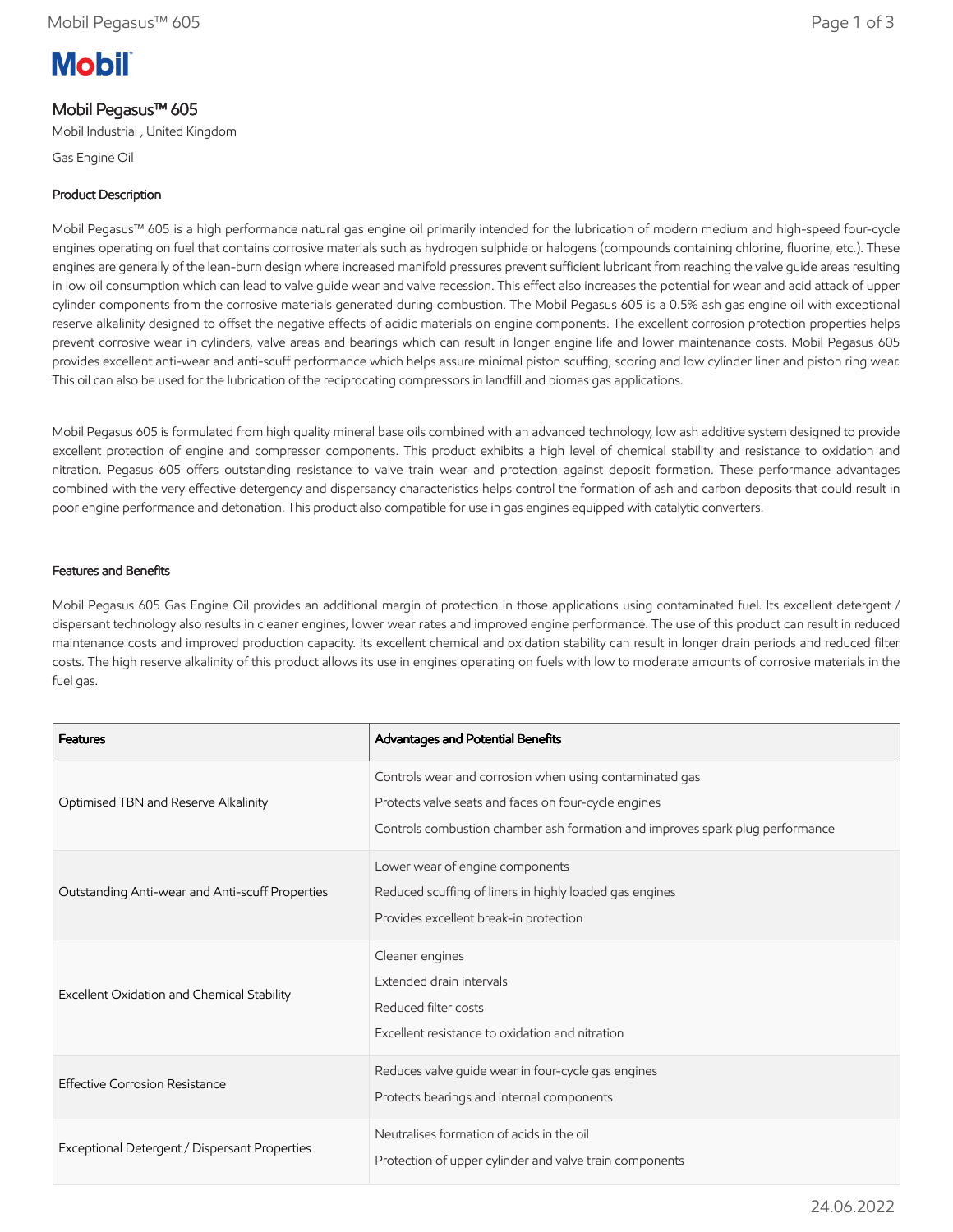Mobil Pegasus™ 605 Page 2 of 3

| <b>Features</b>                         | Advantages and Potential Benefits                        |
|-----------------------------------------|----------------------------------------------------------|
|                                         | Cleaner engines<br>Longer filter life                    |
| Non-zinc and Non-phosphorus Formulation | Improves catalytic converter performance and longer life |

#### Applications

Note: Engines operating on fuel gas with elevated levels of sulphur or halogens should also have coolant (jacket water) and oil temperatures raised.

- Gas engines operating on fuel that contains moderate levels of hydrogen sulphide (H2S)
- Engines operating on fuel containing other corrosive materials such as TOHCl (Total Organic Halides as Chloride) such as landfill or biomas gas
- Spark ignited four-cycle gas engines with very low lube oil consumption
- Medium and high speed four-cycle engines equipped with catalytic converters requiring a low ash gas engine oil
- Engines experiencing valve train wear and corrosion
- Reciprocating compressors operating on natural gas that contains sulphur or chlorine compounds
- High output or naturally aspirated engines operating at or in excess of rated capacity under high temperatures

#### Specifications and Approvals

#### This product has the following approvals:

INNIO Waukesha Engine Landfill Gas Applications

Caterpillar Energy Solutions TR 2105, Lube Oils for Gas Engines (CG132, CG170, CG260)

Rolls-Royce Solutions Augsburg (former MTU Onsite Energy) Gas Engines Series 400 - all engines with natural gas and propane gas

MWM TR 0199-99-2105, Lube Oils for Gas Engines

## This product meets or exceeds the requirements of:

**Caterpillar** 

#### Properties and Specifications

| Property                                      |               |
|-----------------------------------------------|---------------|
| Grade                                         | <b>SAE 40</b> |
| Kinematic Viscosity @ 100 C, mm2/s, ASTM D445 | 13.2          |
| Kinematic Viscosity @ 40 C, mm2/s, ASTM D445  | 124           |
| Viscosity Index, ASTM D2270                   | 100           |
| Ash, Sulfated, mass%, ASTM D874               | 0.5           |